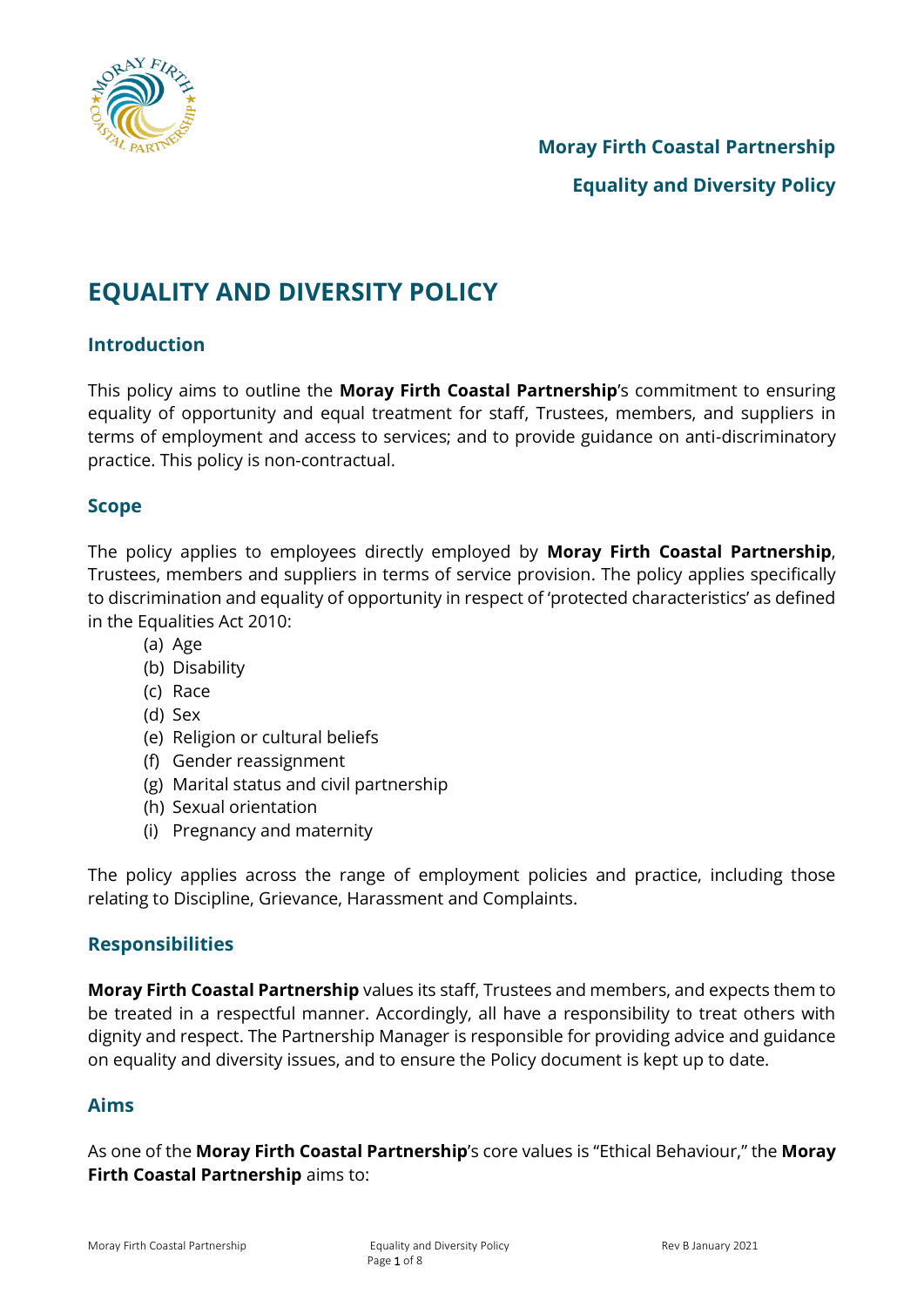

# **Moray Firth Coastal Partnership Equality and Diversity Policy**

- Promote equality of opportunity
- Celebrate and value diversity
- Eliminate unlawful direct and indirect discrimination

The **Moray Firth Coastal Partnership** will provide equality of opportunity and equal treatment as an integral part of good practice. The organisation is committed to a working environment in which the contribution and needs of everyone are fully valued and recognised. We will support our staff, Trustees and members in not tolerating any inappropriate, violent or abusive behaviour from colleagues, other organisations or customers.

Discrimination can be direct, associative, perceptive, indirect, harassment (including by 3<sup>rd</sup> parties) or victimisation. (See glossary at end for definitions). All forms of discrimination are unacceptable, regardless of whether there was any intention to discriminate or not. Employees have a duty to co-operate with the **Moray Firth Coastal Partnership** to ensure that this policy is effective in ensuring equal opportunities and in preventing discrimination. Employees should draw the attention of their line manager to suspected discriminatory acts or practices or cases of bullying or harassment.

The **Moray Firth Coastal Partnership** recognises that the promotion of equal opportunities requires more than passive opposition to discrimination; we are therefore committed to taking positive action towards equality of opportunity. We further recognise that the limited resources and the operational needs of the organisation may impose justifiable restrictions upon our ability to take such action. However, we will undertake regular monitoring and review the effectiveness of this Policy.

The **Moray Firth Coastal Partnership** fully supports the principle of equality and diversity. We aim to encourage, value and manage diversity and we recognise that talent and potential are distributed across the population. Not only are there moral and social reasons for promoting equality of opportunity, it is in the best interest of this organisation to recruit and develop the best people for our jobs from as wide and diverse a pool of talent as possible.

The **Moray Firth Coastal Partnership** recognises that certain groups and individuals in society are oppressed and disadvantaged due to discrimination directed against them. We aim to remove any barriers, bias or discrimination that prevents individuals or groups from realising their potential and contributing fully to our organisation's performance and to develop an organisational culture that positively values diversity.

# **General purpose**

The **Moray Firth Coastal Partnership**'s practices will ensure that staff, Trustees, members and suppliers will not be discriminated against on any grounds including age, disability, race, sex, religion or cultural beliefs, gender reassignment, marital status and civil partnership, sexual orientation, pregnancy and maternity.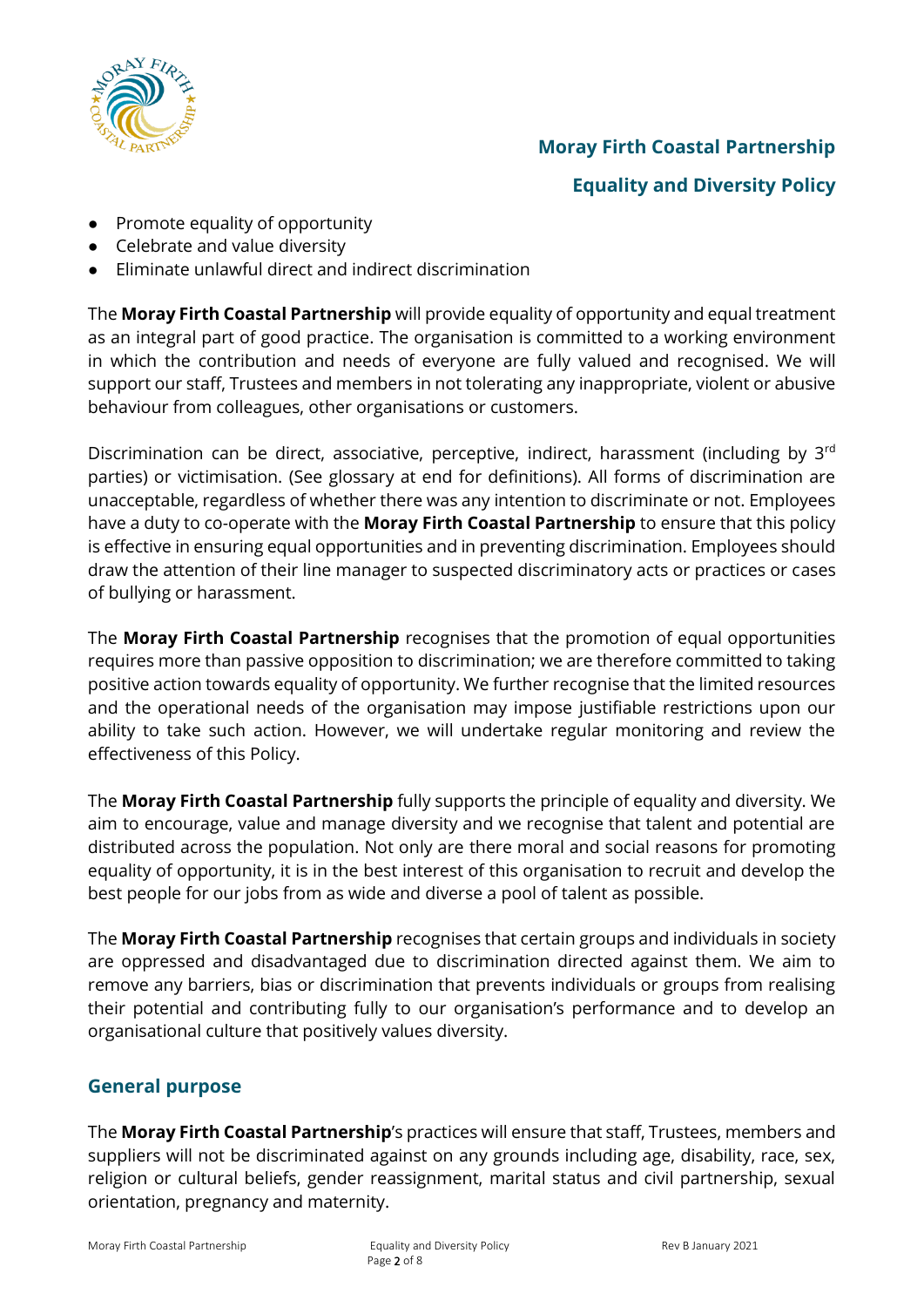

# **Equality and Diversity Policy**

The **Moray Firth Coastal Partnership**'s commitment to anti-discriminatory practice relates to all kinds of discrimination, as set out below:

- Direct discrimination where someone is treated less favourably than another because they have a protected characteristic
- Indirect discrimination when a requirement or a condition is applied which has a detrimental effect on a particular group or individual. This applies even if there was not a deliberate intention to discriminate.
- Associative discrimination direct discrimination against someone because they associate with another person who has a protected characteristic.
- Perceptive discrimination direct discrimination against someone because others think they have a protected characteristic even if they do not possess that characteristic.
- Harassment unwanted conduct related to a protected characteristic which violates a person's dignity or creates an intimidating, hostile, degrading, humiliating or offensive environment for them. This applies even if the conduct is not directed at the individual or if they do not have the protected characteristic.
- Third party harassment potential liability for the harassment of staff by others such as clients or customers.
- Victimisation when someone is treated badly because they have made or supported a complaint under the Equalities Act or it is thought that they have done so.

# **Employment Practices**

The **Moray Firth Coastal Partnership**'s aims to promote equality and diversity as an employer and to ensure that no job applicant or employee receives less favourable treatment or is disadvantaged by conditions or requirements that cannot be shown to be justifiable in the context of the policy. Selection, recruitment, training, promotion and employment practices will be subject to regular review to ensure that they comply with the Diversity and Equalities Policy. All training opportunities will be published widely to all appropriate employees and not in such a way to exclude particular groups. The **Moray Firth Coastal Partnership** regards discrimination, abuse, harassment, victimisation or bullying of staff, customers or others in the course of work as disciplinary offences that could be regarded as gross misconduct.

## **Moray Firth Coastal Partnership Services and Events**

In developing its services and events, **Moray Firth Coastal Partnership** will seek to ensure access to its membership, this will include, wherever practicable, making specific access arrangements for its members, or any other protected characteristic which may apply, such as religion and belief. The **Moray Firth Coastal Partnership** will attempt to ensure that none of its policies discriminate directly or indirectly against any group or individual.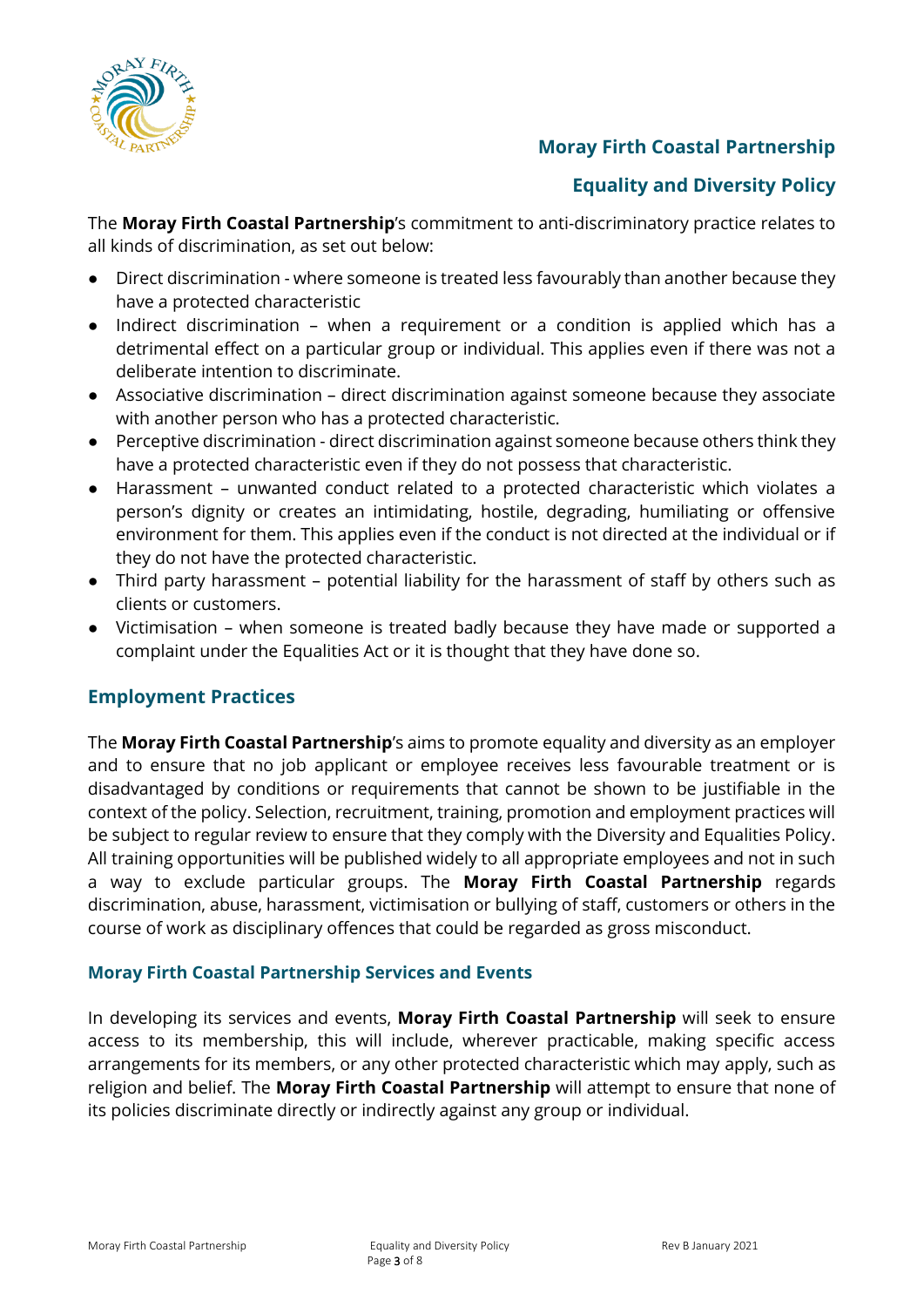

**Equality and Diversity Policy**

# **Data Collection**

The **Moray Firth Coastal Partnership** values equality and diversity. We comply with the requirement of the Data Protection Act. Any data, either qualitative and or quantitative, required in order to monitor the requirements or the impact of the Equalities Act 2010, will be collected where it is reasonable, proportionate and practical to do so. Any such requirements will be notified to the **Moray Firth Coastal Partnership** customers and will follow a common data format.

This policy will be reviewed on an on-going basis and amended in line with new developments in Equality and Diversity best practice.

# **Legislation**

We will take all reasonable steps to ensure that we and our staff do not unlawfully discriminate under:

- (j) the Rehabilitation of Offenders Act 1974;
- (k) the Employment Rights Act 1996;
- (l) the Human Rights Act 1998;
- (m)the Part-Time Workers (Prevention of Less Favourable Treatment) Regulations 2000;
- (n) the Fixed-Term Employees (Prevention of Less Favourable Treatment) Regulations 2002;
- (o) the Civil Partnership Act 2004
- (p) the Work and Families Act 2006;
- (q) the Equality Act 2010;
- (r) Race Relations act 1976;
- (s) Disability Equality Duty
- (t) Gender Equality Duty
- (u) Racial equality code of practice for employment
- (v) Sex discrimination act 1975
- (w) Equal Pay act 1970
- (x) Disability Discrimination Act (DDA) 1995 and;
- (y) any other relevant legislation in force from time to time relating to discrimination in employment and the provision of goods, facilities or services.

## **Equal Opportunities Policy Implementation:**

i) The **Moray Firth Coastal Partnership** is committed to promotion of equal opportunities in all aspects of our work including management, employment practices with both paid workers and volunteers, access to services and service provision.

Our Mission Statement is: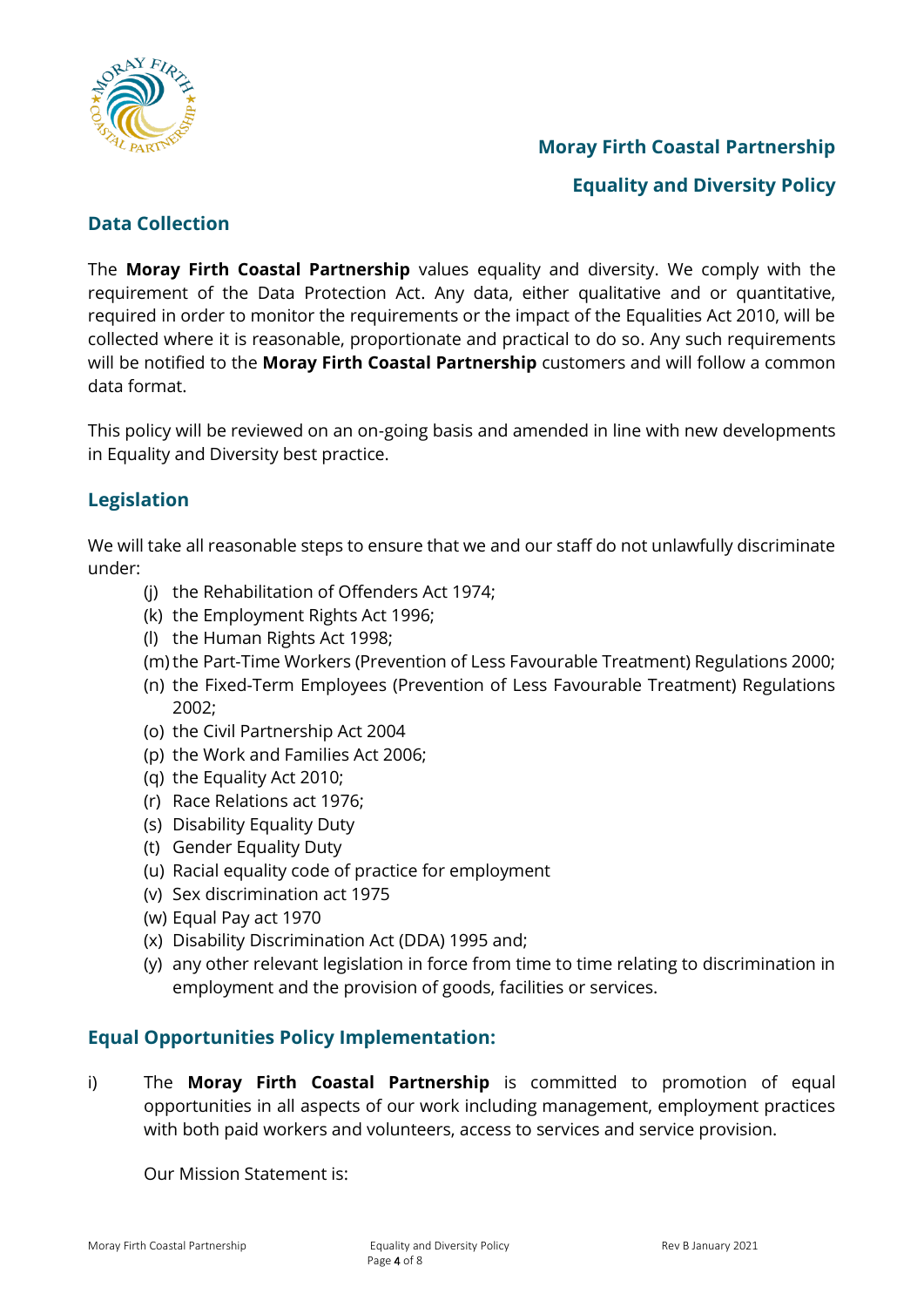

# **Equality and Diversity Policy**

'To work with our membership, communities and as wide a range of organisations as possible, to reinforce the strong connection and value that diversity brings to our charity's vision to become the most sustainable marine region in Scotland by 2030.'

- ii) The Trustee board shall ensure that it acts in such a way that no individual or group referred to in this policy is discriminated against, in particular:
	- by making arrangements to accommodate the needs of the Trustee Board and volunteers;
	- by being able to provide information in a way that is accessible, for example, large print, community languages etc.;
	- by meeting in premises with facilities which are physically accessible to those participating;
	- by making training in discrimination awareness and equal opportunities available to all members of the Trustee Board, paid workers and volunteers.
- iii) The recruitment of paid workers and volunteers shall be undertaken in accordance with this policy, in particular:
	- by ensuring that posts are advertised in such a way as to encourage applications from groups experiencing discrimination;
	- by preparing job descriptions which clearly set out what the worker is to do, and person specifications which recognise that relevant experience can be as valuable as qualifications or previous paid employment;
	- by ensuring that in all selection procedures only factors relevant to the requirements of the post are taken into account, and that the spirit of the policy statement is adhered to;
	- a copy of this policy is to be sent to prospective applicants for all posts.
- iv) The employment of paid workers and volunteers shall be undertaken in accordance with this policy, in particular:
	- by providing training relevant to the needs of staff and designed to enable them to carry out their jobs;
	- by ensuring that any staff member who, in the course of their work, displays attitudes contrary to this policy to any person whether by word, behaviour or other manner shall be liable to disciplinary action;
	- by recognising and responding to the individual needs of staff, especially those who are carers or who have disabilities, and ensuring that, within available resources, the necessary support is provided to enable them to work effectively.

## **Members Needs**

In every aspect of the planning, management, access, provision and monitoring of services, the Trustee Board and staff shall seek to promote equality of opportunity in accordance with this policy, in particular: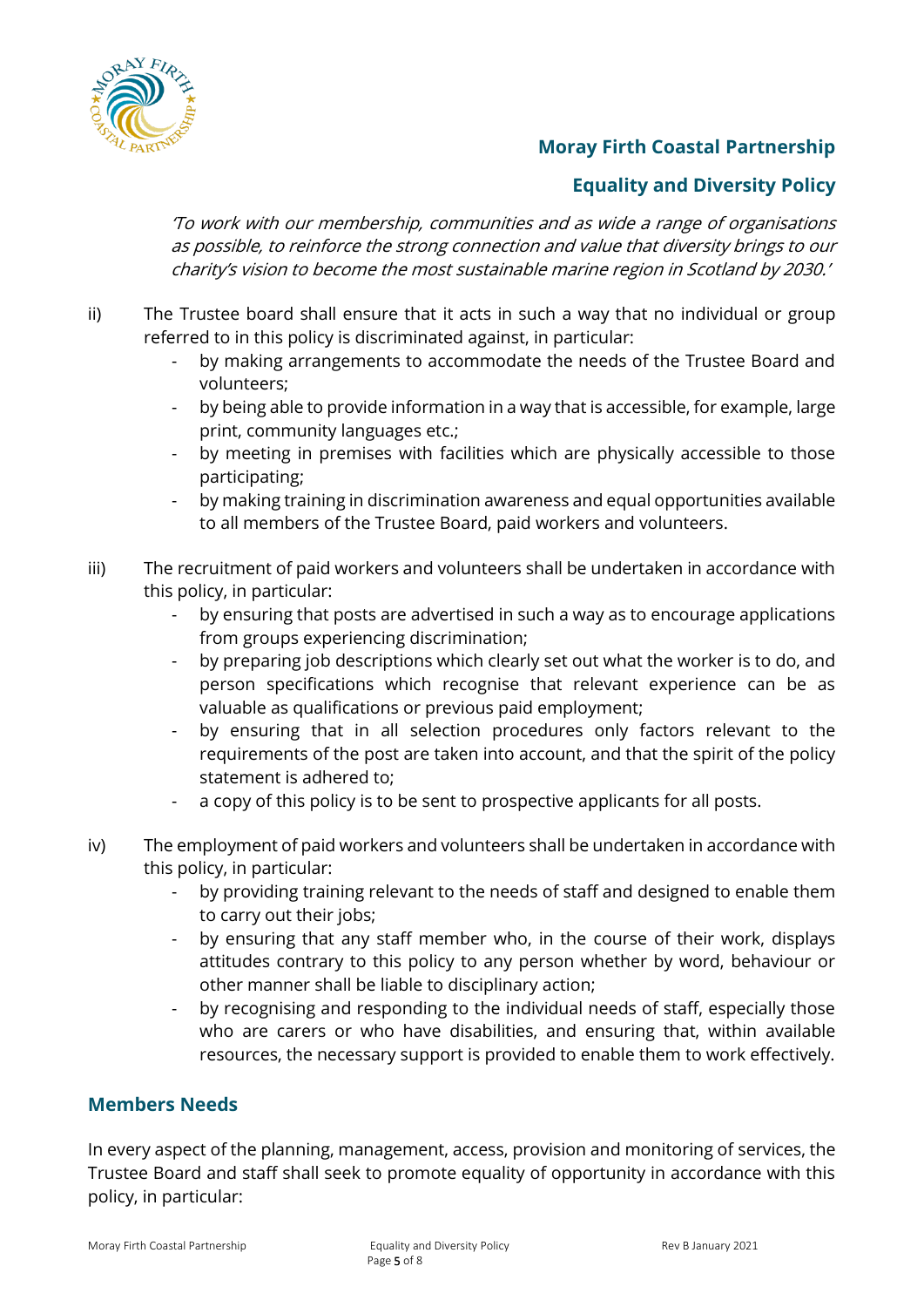

# **Equality and Diversity Policy**

- by seeking to identify and respond to the needs of those groups experiencing discrimination, altering priorities and methods of service delivery where necessary;
- by seeking the views of clients through a members Feedback Questionnaire;
- by liaison and consultation with relevant groups and by regular analysis of the user profiles, to monitor the extent to which services are being taken up by groups experiencing discrimination.

## **Dealing with third parties**

The **Moray Firth Coastal Partnership** will not unlawfully discriminate in dealings with third parties.

## **Training**

The Partnership Manager will ensure that all new employees and Trustees will receive induction on the policy. The **Moray Firth Coastal Partnership** will offer on-going Equalities training for all staff and Trustees through an appropriate training provider.

## **Review**

The Trustee Board shall regularly monitor and evaluate the effectiveness of this policy in achieving the stated aims. This process shall be undertaken at least annually, shall include the review of each component of the policy, and shall aim to seek the views of organisations representing the interests of those groups referred to in this policy.

## **Complaints and Sanctions**

The **Moray Firth Coastal Partnership** will treat seriously any complaints of unlawful discrimination on any of the stated grounds made by employees, Trustees, members or suppliers and will take action where appropriate. Reporting is to be encouraged.

All complaints made by external parties will be investigated and the **Moray Firth Coastal Partnership** complainant will be informed of the outcome.

In the event of an investigation concerning a complaint against an employee, **Moray Firth Coastal Partnership** will follow the same procedures as for one employee complaining about another, as laid out in the Staff Handbook. All complaints will be lodged as provided for in the Communications and Marketing strategy.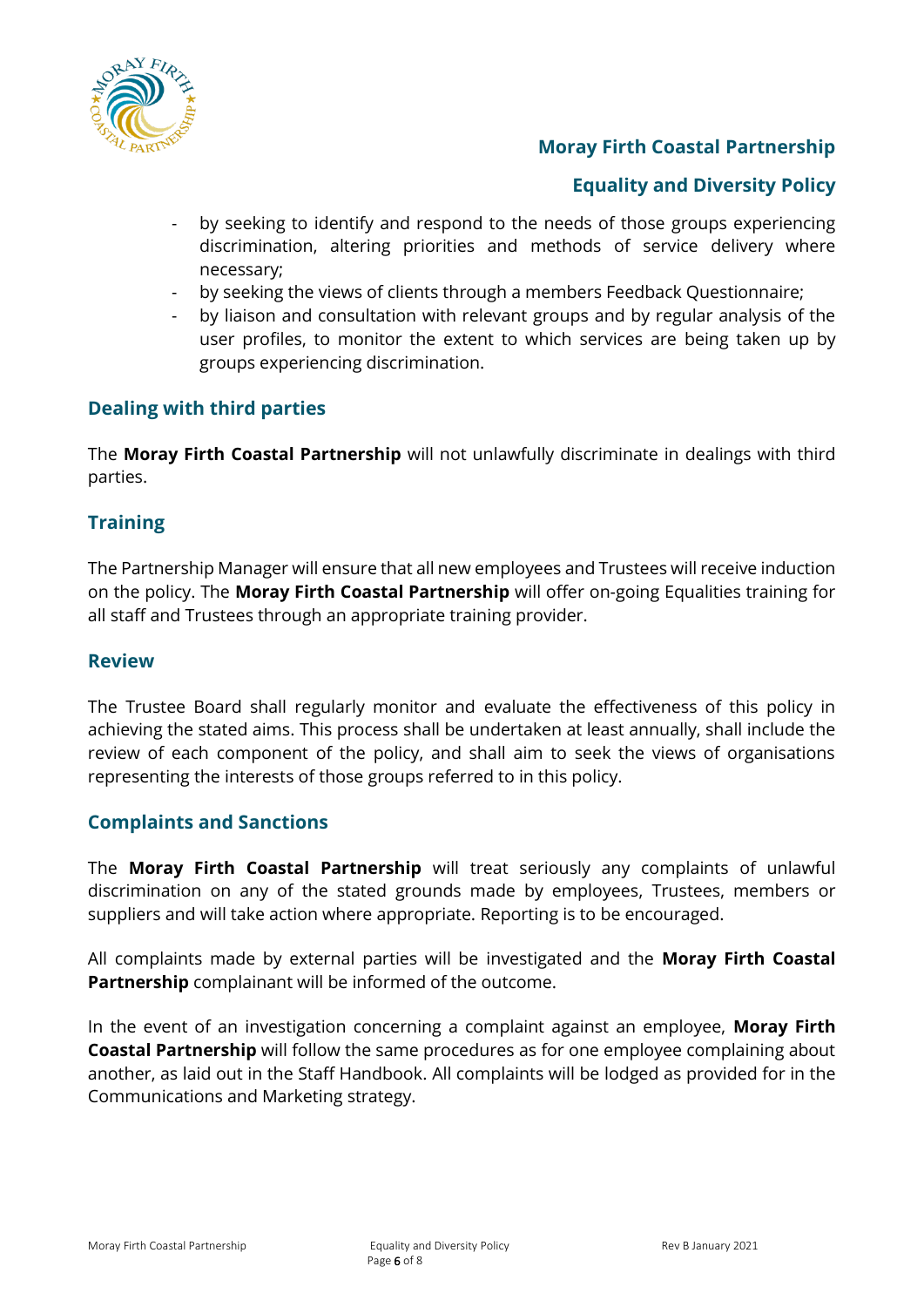

**Equality and Diversity Policy**

## **Glossary**

## **Protected Characteristics**

The protected characteristics as listed in the Equality Act 2010 are sex, sexual orientation, marriage or civil partnership, gender reassignment, race, religion or belief, age, disability, pregnancy and maternity.

### **Disability**

Under the Equality Act 2010, a person is disabled if they have a physical or mental impairment which has a substantial and long-term adverse effect on their ability to carry out normal dayto-day activities.

### **Gender reassignment**

A transsexual person is someone who proposes to, starts or has completed a process to change his or her gender. The person does not have to be under medical supervision.

#### **Race**

Race includes colour, nationality and ethnic or national origins. A racial group can be made up of two or more different racial groups (e.g. Black Britons).

#### **Religion or belief**

Under the Equality Act 2010, religion includes any religion. It also includes lack of religion, in other words employees or jobseekers are protected if they do not follow a certain religion or have no religion at all. Additionally, a religion must have a clear structure and belief system. Belief means any religious or philosophical belief or a lack of such belief. To be protected, a belief must satisfy various criteria, including that it is a weighty and substantial aspect of human life and behaviour.

#### **Sexual orientation**

Includes bisexual, gay, heterosexual, and lesbian people.

#### **Direct discrimination**

Direct discrimination occurs when someone is treated less favourably than another person because of a protected characteristic they have or are thought to have (see perceptive discrimination below), or because they associate with someone who has a protected characteristic (see associative discrimination below).

#### **Associative discrimination**

This is direct discrimination against someone because they are linked or associated with another person who possesses a protected characteristic.